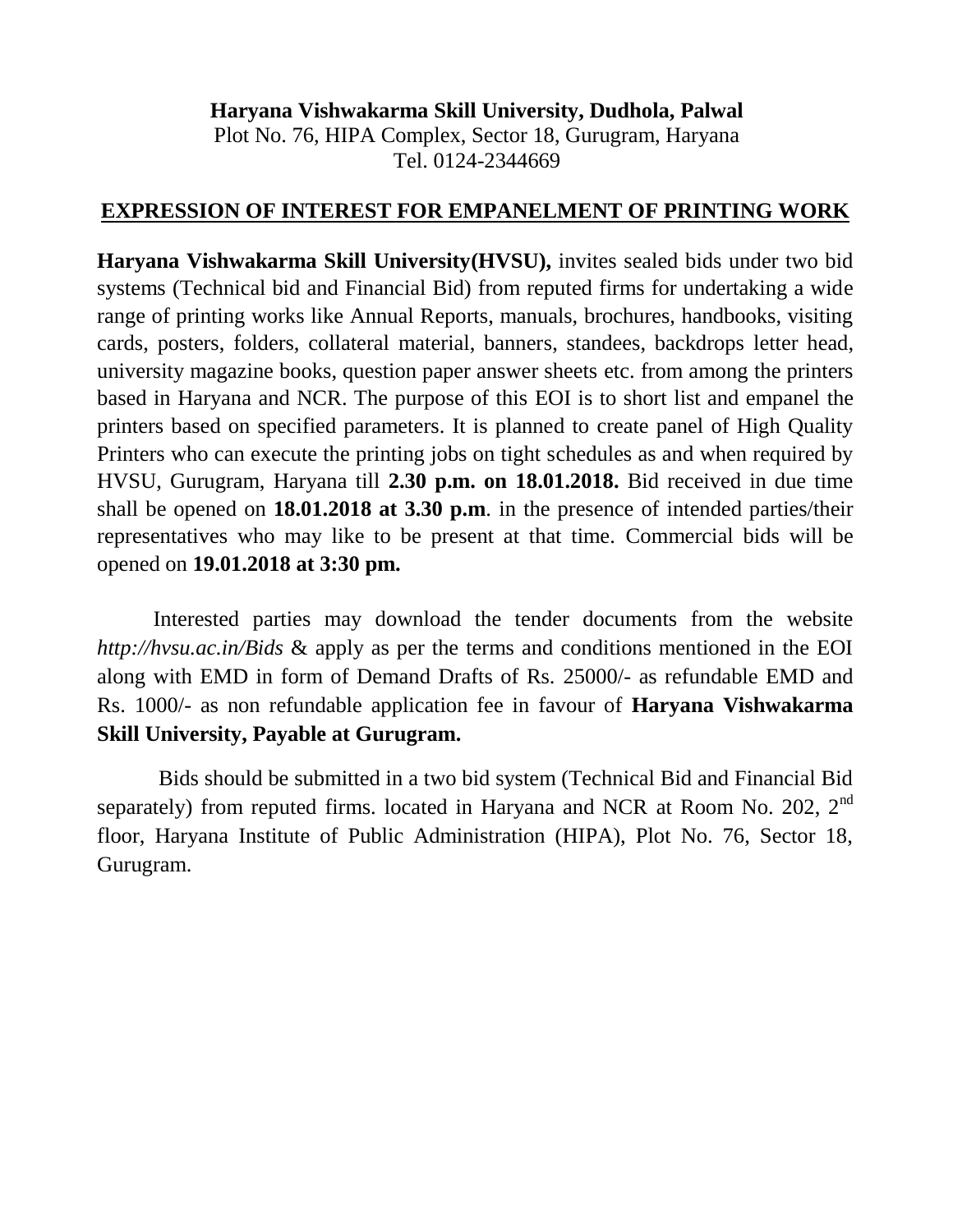# **(A) Eligibility Criteria**

- **i.** Must have at least 2 years of experience in the same field. In this regard copy of the registration certificate need to be enclosed. However Startups (as per Government Rules) will be eligible if he will maintain the prescribed standards.
- **ii.** Must have an annual turnover of at least Rs.10 Lakh in each of the last two audited financial years i.e. 2015-16 & 2016-17. In this regard the Agency should produce a certificate from approved Audit Firm
- **iii.** Must have valid TIN Number for registration under VAT
- **iv.** PAN and GSTIN No.
- **v.** The Bidder should not have been blacklisted by any organization at any point of time
- **vi.** Variety of Samples of Publicity Material printed in the last 2 (two) years.

### **(B) Selection Process and Assigning of Work**

Assessment of the proposal will be carried out by a Committee/Team constituted for this purpose. Those agencies that have submitted all necessary enclosures and fulfill eligibility criteria; printing facilities available in the premises and quality of work done will be evaluated by the Committee and their offer will be short listed for empanelment. The empanelment will be for a period of one year extendable on yearly basis for a maximum period of three years.

The Panel of Printers empanelled through this Tender shall be eligible for award of work as per "Financial Performa" for the lowest quote. The printer would be required to develop a specimen/ artwork of the required printing material for proof reading before going for final printing

# **(C) Other Important Information**

- a. HVSU reserves the right to reject any offer without assigning any reason whatsoever.
- b. The proposals should be complete in all respect. Conditional / incomplete proposals are liable to be rejected
- c. The Empanelment is valid for a period of one year only. However, HVSU reserves its right to annul the empanelment at any time without assigning any reason and call for a fresh empanelment.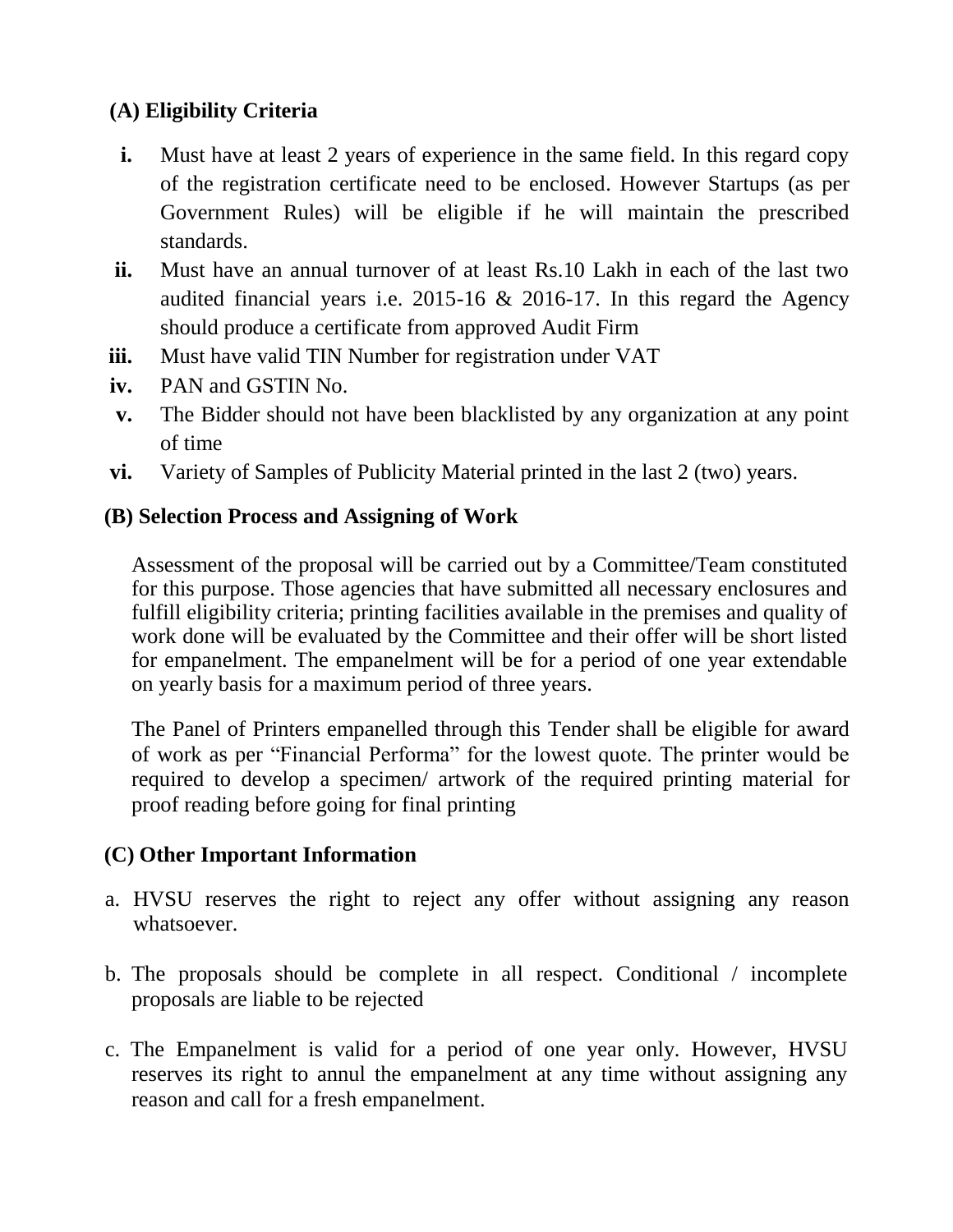- d. The Contractor will be required to deposit Rs.1 Lac as Performance Guarantee (PG) in the form of Fixed Deposit on HVSU, GURUGRAM account or bank guarantee. The amount is meant for safeguarding HVSU interest against any eventuality during the period of contract. The guarantee should remain valid for a period of 60 days beyond the contract period. The same will be returned (without any interest) to the Contractor on expiry of the contract and on satisfactory performance by the Agencies.
- e. HVSU will periodically review the performance of the empanelled Printing Agencies and will take action as deemed fit in case of underperformance. If required, their PG will be forfeited
- f. **Terms of Payment**: No advance payment will be considered. However advance can be considered, if the agency submits Bank Guarantee of equal amount as required. Payment for work awarded will be made to agency, after completion of work to the satisfaction of HVSU. The Empanelled Printing Agency who have been awarded production job will submit pre-receipted bills in triplicate for settlement.

g. **Penalty Clause**: Details of penalty in case of undue delay in execution of work allotted and under performance will attract the following percentage of deduction from the total cost of the job/work. However sufficient time as mutually agreed will be provided to the contractor.

- (i) For delay up to one week: 05%
- (ii) For delay up to two weeks: 10%
- (iii) For delay beyond two weeks: 15%.
- **h. Proof before final printing:** The Agency will have to work in coordination with the representative of the HVSU for a particular assignment. Machine proof of the publication will be first shown for approval.

#### **Terms and conditions**

INSTRUCTIONS TO BIDDERS /TERMS & CONDITIONS/ ELIGIBILITY CONDITIONS:

Interested bidder should note the following: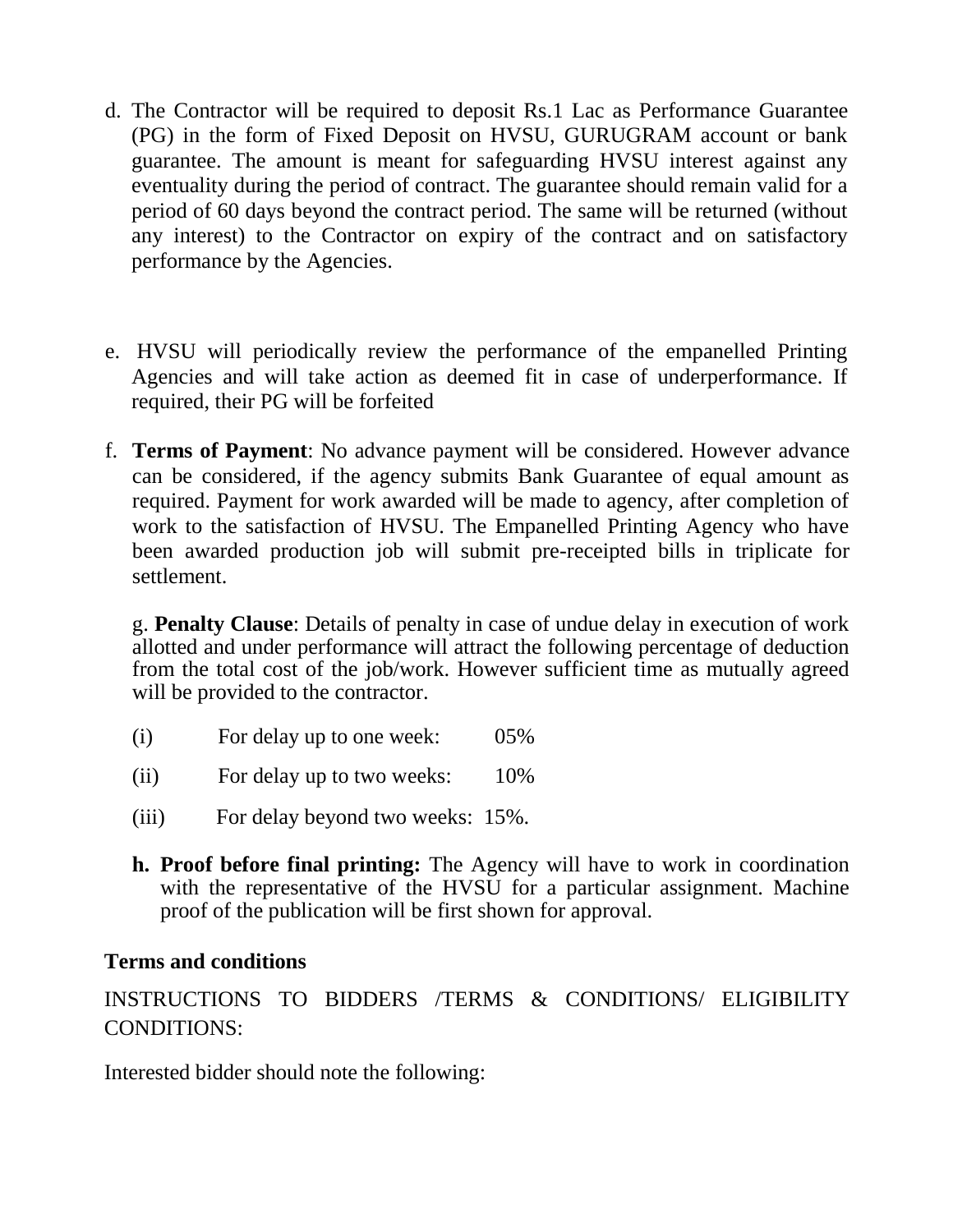- The contract term will be initially for one year and same may be extended on satisfactory performance.
- The selected bidder will have to sign an Agreement with the Haryana Vishwakarma Skill University before empanelment of printing work.
- In support of the credential submitted by the parties, Haryana Vishwakarma Skill University reserves the right to seek information from the organizations by telephonic verification/personal visits/ in writing.
- Sub-leasing of the printing work after award of Contract/Agreement will not be permitted.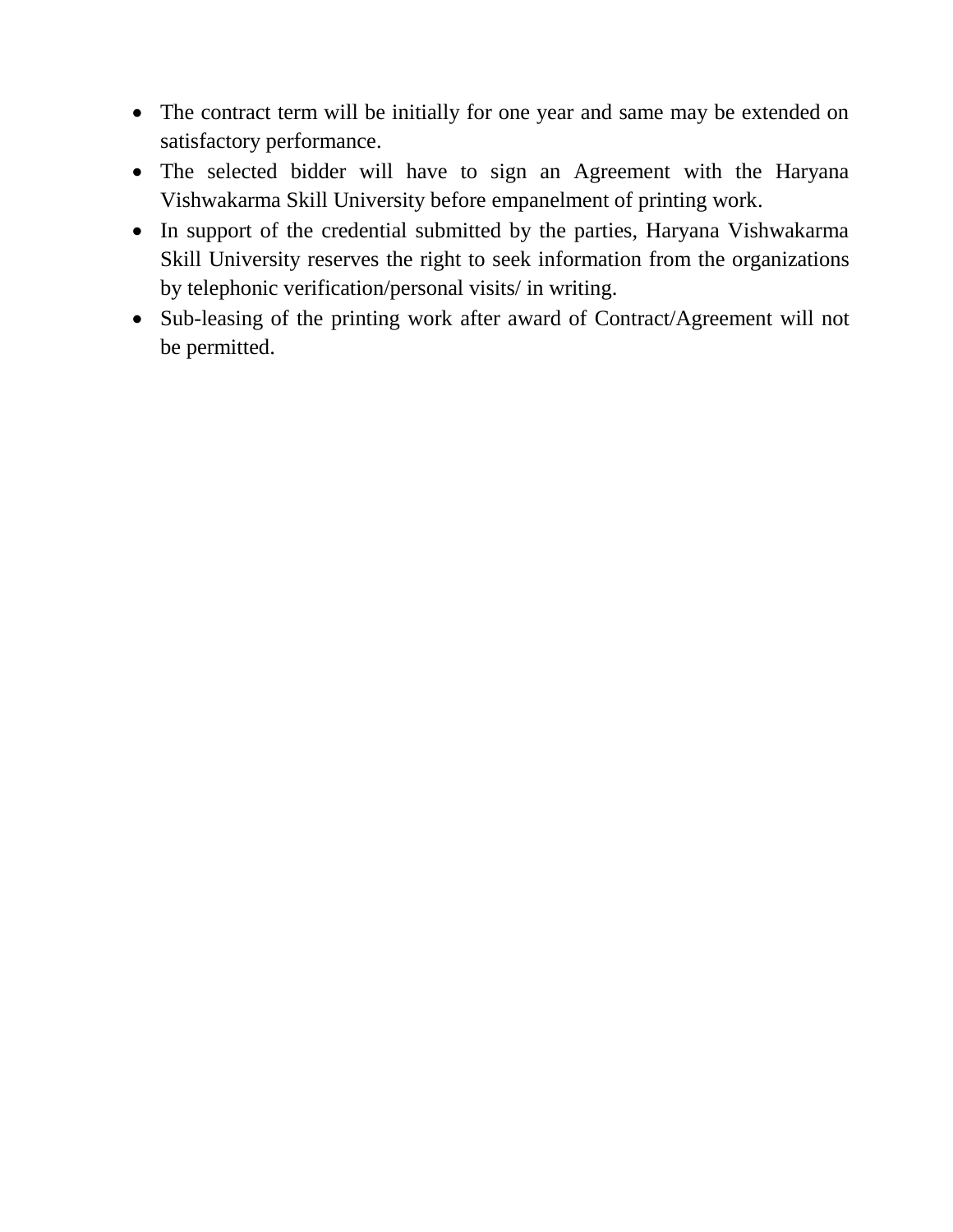## **ANNEXURE- A**

### TECHNICAL INFORMATION OF THE BIDDER

| 2. Office Address |  |
|-------------------|--|
| 3. Mobile Number  |  |

**1.** Name of the Bidding firm :

- **4.** E-Mail Address :
- **5.** Name & Designation of authorized representative(s) with Phone/mobile No. :

| -- 0-<br>SN. | <b>Description</b>                                    | Details to               | be   Page No in your |
|--------------|-------------------------------------------------------|--------------------------|----------------------|
|              |                                                       | furnished by the EoI/Bid |                      |
|              |                                                       | <b>Bidder</b>            |                      |
| 1.           | Sales Tax Regd. No.                                   |                          |                      |
| 2.           | Service Tax No.                                       |                          |                      |
| 3.           | PAN No.                                               |                          |                      |
| 4.           | GST registration no.                                  |                          |                      |
| 5.           | <b>Balance Sheet</b>                                  |                          |                      |
| 6.           | Professional setup/ in-house                          |                          |                      |
|              | facilities of the agency                              |                          |                      |
|              | Machinery                                             |                          |                      |
|              | <b>Staff</b>                                          |                          |                      |
|              | Designers                                             |                          |                      |
|              | Others (Enclose list)                                 |                          |                      |
| 7.           | <b>Experience details</b>                             |                          |                      |
| 8.           | List of clients - work done in                        |                          |                      |
|              | respect of GOI/State Govt. Dept.                      |                          |                      |
|              | /PSUs belonging to Central and                        |                          |                      |
|              | Govt. bodies<br><b>State</b><br>with                  |                          |                      |
|              | telephone No                                          |                          |                      |
| 9.           | Details of earnest money<br>$\&$<br>application fees. |                          |                      |

**6.** Registration Certificates (Please enclose relevant valid certified copies in support) :